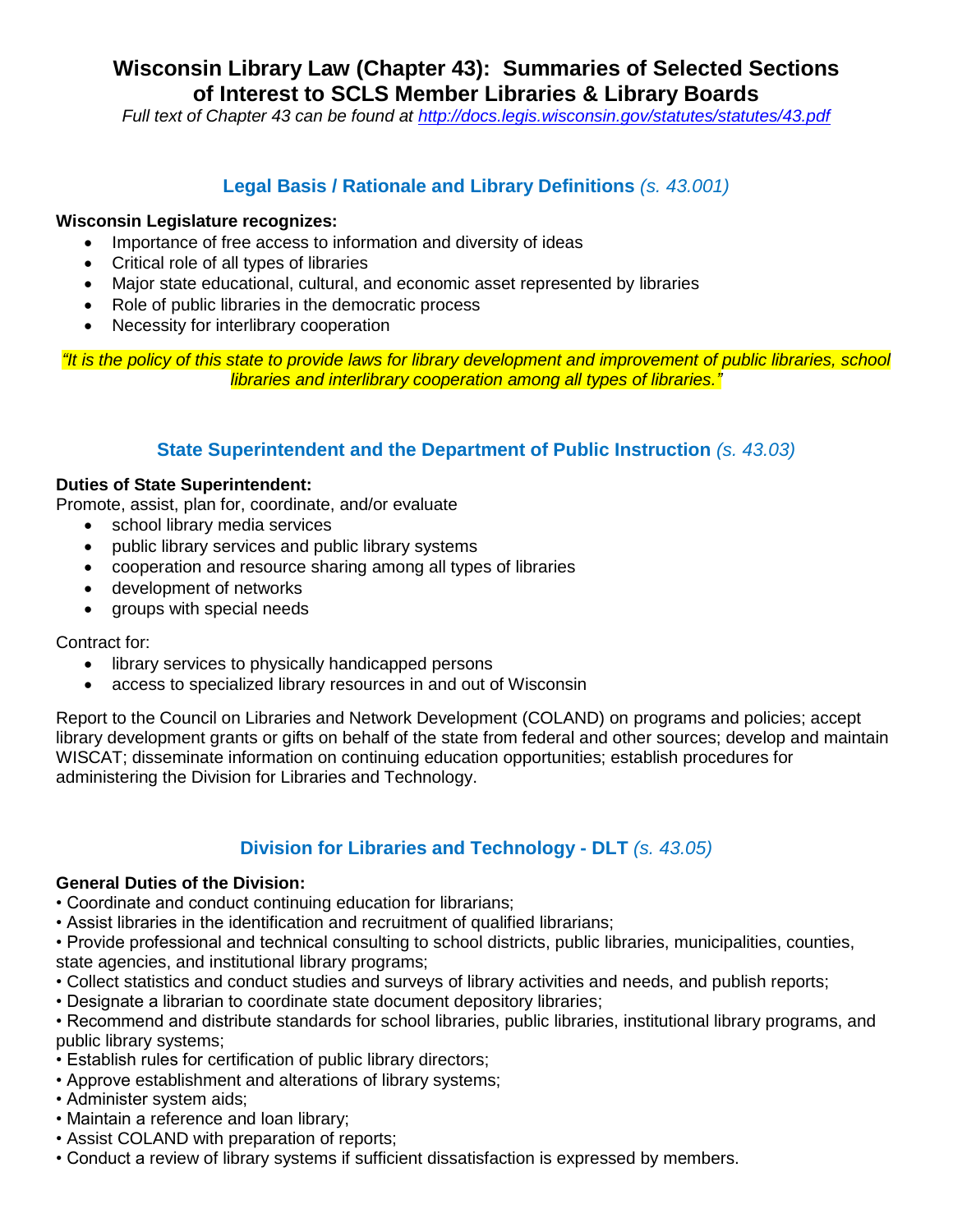# **Council on Library and Network Development – COLAND** *(s. 43.07)*

# **Duties of COLAND**

- Recommend standards for certification of public librarians and for library systems;
- Advise the state superintendent on policies and activities of the state's library programs;
- Give notice of and hold a biennial meeting to discuss report submitted by state superintendent;
- Make recommendations to the state superintendent regarding the report;

• By July 1 of odd numbered years provide report to state superintendent on condition and progress of library services and recommend improvements;

• Review library portion of the Department budget;

• Receive and investigate complaints, suggestions, and inquiries regarding programs and policies relating to library and network development, and advise the state superintendent and the Division of any action to be taken.

# **Certification and Standards** *(s. 43.09)*

Public library directors must be properly certified *(see the DPI's website for details on director certification [http://pld.dpi.wi.gov/files/pld/pdf/certmanual.pdf\)](http://pld.dpi.wi.gov/files/pld/pdf/certmanual.pdf). In* a nutshell, there are three types of Library Director Certification in the state of Wisconsin: regular, temporary, and provisional and three grades. The necessary grade level will depend upon municipal population:

- populations under 3,000 require no less than a Grade III
- populations of 3,000 to 5,999 require no less than a Grade II
- populations over 6,000 require a Grade I

The qualifications for public librarians shall be based on education, professional training, and experience. The Division may promulgate standards for public library systems. These must be consistent with s.43.15.

# **County Planning and Funding** *(s. 43.11)*

County boards may appoint planning committees to

- prepare a new plan for the organization of a county or multicounty system;
- revise an existing plan for system involvement or library services in the county;
- or change the boundaries of a public library system.

### **County Payments for Library Services** *(s. 43.12)*

"By March 1 of each year, a county that does not maintain a consolidated public library for the county under s.43.57 and that contains residents who are not residents of a municipality that maintains a public library under s.43.52 or 43.53 shall pay to each public library in the county and to each public library in an adjacent county, other than a county with a population of at least 500,000, an amount that is equal to at least 70% of the amount computed by multiplying the number of loans reported under sub. (2) by the amount that results from dividing the total operational expenditures of the library during the calendar year for which the number of loans are reported, no including capital expenditures or expenditures of federal funds, by the total number of loans of materials made by the public library during the calendar year for which the loans are reported."

The library's Wisconsin Public Library Annual Report is the basis for the circulation and operating expenditures used for the calculations for county payments. The public library must report to the county clerk the annual circulation and per circulation cost figures by July 1 of the following year. Payments must be made by March 1 of the year following the report from the municipality. For example, the library's circulation and operating expenditures information from the 2013 Annual Report forms the basis for the library's request for payment to the county during 2014 (July 1<sup>st</sup> deadline). Payments requested in 2014 would then need to be paid by the county to the library by March 1, 2015.

Recent legislative activity (February of 2014) may address the ability of consolidated county public libraries to request payment from adjacent counties for service provided to residents of that county who are not served by a municipal library.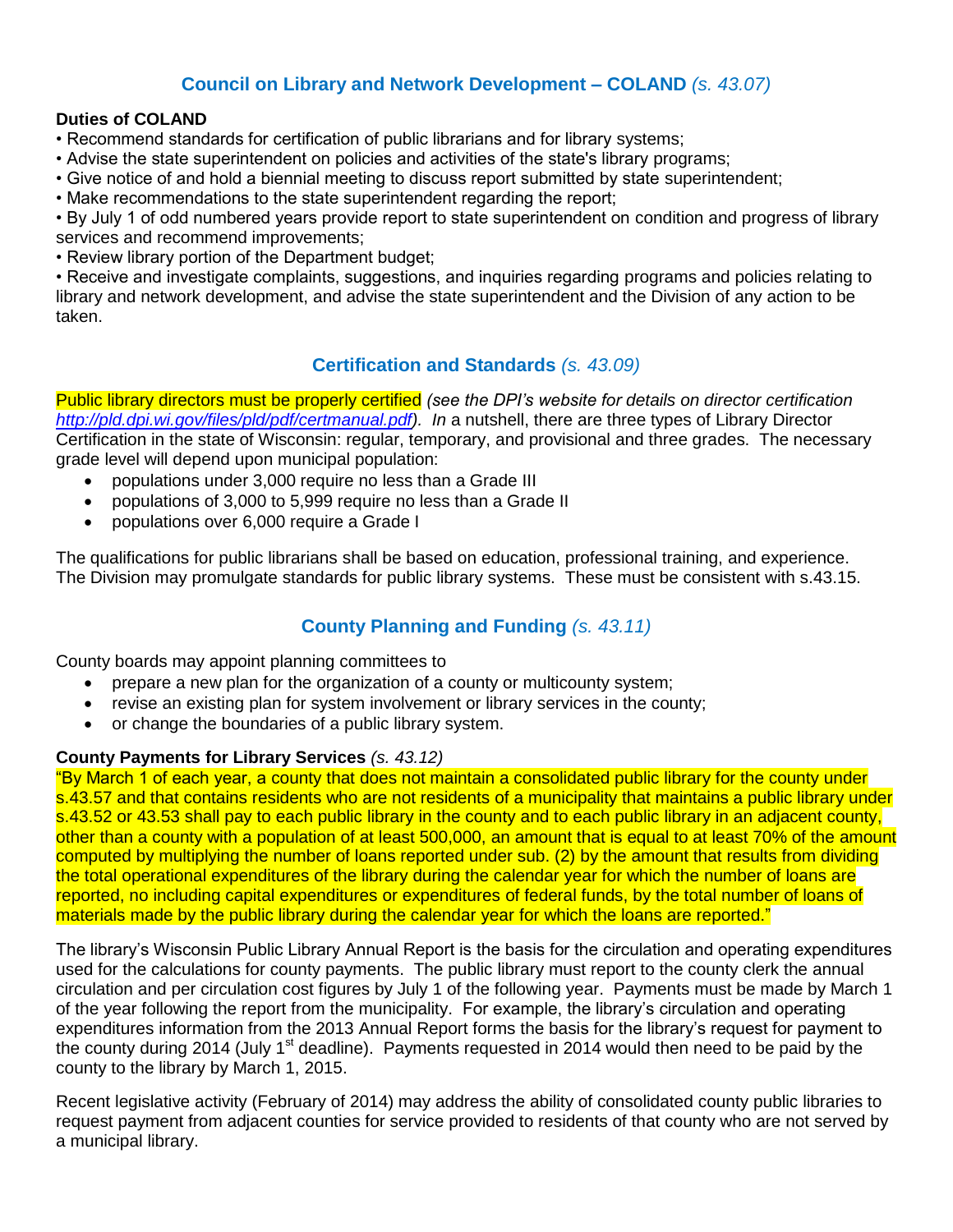Municipalities which appropriate an amount for library service at least equal to the municipal portion of the county tax levy may exempt from the county tax levy upon written application to the county board. A county may enter into an agreement with its participating municipalities or with a public library system to pay no less than the amounts determined above to the public library system for distribution to the public libraries that participate in that system.

Upon request of a county clerk, a public library shall provide access to all books and records used to determine the amount computed above. Nothing in this section prohibits a county from providing funding for capital expenditures.

The county library board distributes the aid provided by the county or shall transfer the aid for distribution to the public library system in which it participates.

# **Public Library Systems and State System Aids**

### **Division Review** *(s. 43.13)*

The Division must approve the establishment of a public library system

### **Standards for Public Library Systems** *(s. 43.15)* **Requirements for Establishment**

- Population of 100,000 or more. If because of withdrawal or realignment, has fewer than 3 participating counties and a population under 200,000, must realign with another system within 2 years;
- Demonstrated support from county/counties to implement plan, and maintenance of that support at average of previous three years.
- No new systems, if number of systems would exceed 17

# **Rules for System Participation & Organization** *(s. 43.15)*

- Consolidated systems shall consist of only one county;
- Federated systems may have one or more counties;
- Only one system may exist within a county, and if a library's municipality/municipalities cross system boundaries the library must choose which system it will be in;
- For a library to participate in a system, the county in which it is located must participate in the system;
- Counties and municipalities with libraries must enter into written agreements with the library system board to participate;
- Municipalities must also have written agreements with the county to participate in library systems
- Library boards must employ a certified library director who is present in the library at least 10 hours each week during hours open to the public.
- Libraries must be open at least 20 hours per week, or the number of hours it was open in 2005.
- Libraries must spend at least \$2,500 annually on materials.
- System must select and enter into agreements with a resource library, which should be the library with the largest annual budget in the region, have a collection of 100,000 volumes, be open at least 50 hours per week, with at least one full-time reference librarian with an MLS;
- Municipalities and/or counties may withdraw from a system after three years affiliations if all notice, hearing, and approval stipulations are satisfied.

# **System Operating Rules** *(s. 43.17)*

- System boards must elect a president annually in January;
- fiscal year for systems shall be the calendar year;
- administration of system shall be the responsibility of a certified librarian appointed by the system board;
- system must submit an annual report to the Division;
- no person employed by a member public library can be on the system board;
- all public libraries in a system shall honor valid borrower's cards of public libraries in adjacent library systems; however, 43.17 (11) allows a public library to refuse this service if they are not adequately reimbursed for circulating over 500 items to borrowers from an adjacent public library system.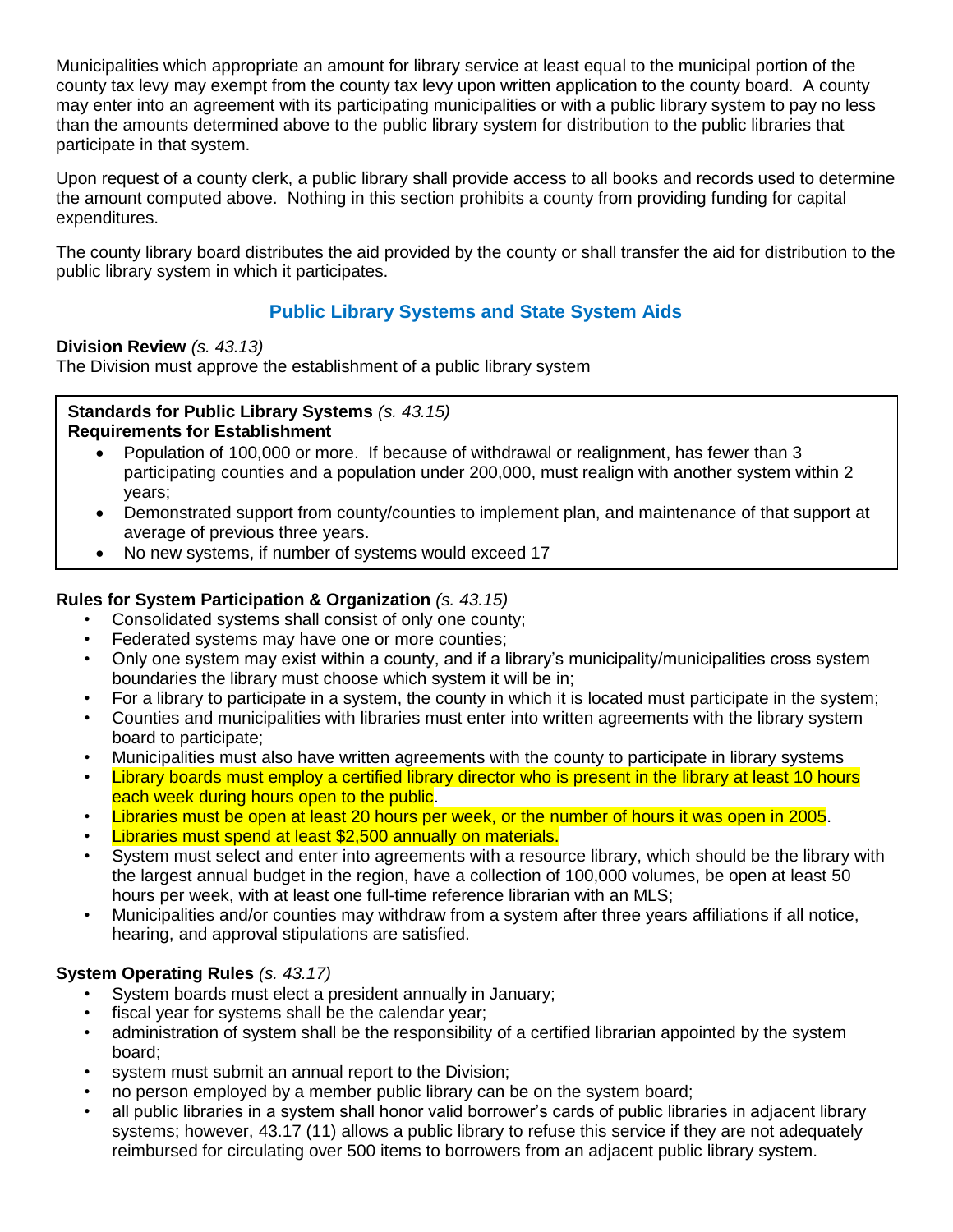- multicounty federated system boards shall have at least 15 and not more than 20 members, unless all counties approve a board of more than twenty for the intention of giving each county at least two representatives, and each member will have a three year term;
- system board members shall be nominated by the county board chair or the county executive, and approved by the county boards of the county the individual will represent on the system board;
- a federated public library system board shall have the powers of a public library board as specified under 43.58 with respect to system-wide functions and services;
- local library boards shall retain responsibility for their public libraries.

# **Types of Public Libraries, Powers and Duties**

#### **Municipal Libraries** *(s.43.52)*

- A municipality may establish, equip and maintain, and levy a tax or appropriate money to be used exclusively to maintain the library; a municipality may enact and enforce police regulation to govern use of the public library.
- Every public library shall be free for the use of the inhabitants of the municipality.
- Library board size is determined by the classification of the municipality: 9 members in city of 2nd and 3rd class or school district, unless reduced to 7 by a two-thirds vote of the common council; 7 members in each city of the 4th class; **5 or 7 members in each village or town.** Each board must include the school district administrator or his/her designee, and may include one member of the municipal governing body. First class cities have more specific rules for board composition.
- Members shall be residents of the municipality, except that not more than 2 members may be residents of other municipalities.
- Members must be appointed by the mayor, village president, town chair or school board chair, respectively, with the approval of the municipal governing body. Up to 5 additional members may be appointed by the county under s. 43.60 (3).
- Board members may not receive compensation for their participation on the library board except for reimbursement of actual expenses, or a per diem if authorized by the library board and the municipal governing body.
- Boards must elect a president.
- All library board members' terms will be for three years, and terms will be staggered so they do not all expire in the same year.

#### **Joint Libraries** *(s.43.53)*

Joint libraries may be created by any 2 or more municipalities or by a county and one or more municipalities located in whole or part in the county by agreement of the governing bodies. Joint libraries must contain at least one municipality with a public library established before May 8, 1990.

Joint library agreements must: include procedure for adjusting board membership in line with most recent federal census, name one of the municipalities as the fiscal agent, and include procedure for dissolution of assets.

Joint libraries have the same authorities and responsibilities as other municipal libraries and must organize and operate under the same sections of Chapter 43.

### **County Libraries and County Library Services** *(s. 43.57)*

A county may establish and maintain a consolidated county library and may take over any libraries already established with consent of the authorities controlling those libraries. The county will then be the primary funding body for the library and a county library board will have the authorities and responsibilities of municipal library boards under Chapter 43.

Consolidated county libraries will have boards of 7 or 9 members appointed by the county board chair, with the approval of the county board.

A county board may establish and maintain a county library service to serve the residents of the county who do not live in municipalities with libraries or to improve the library services of municipal libraries.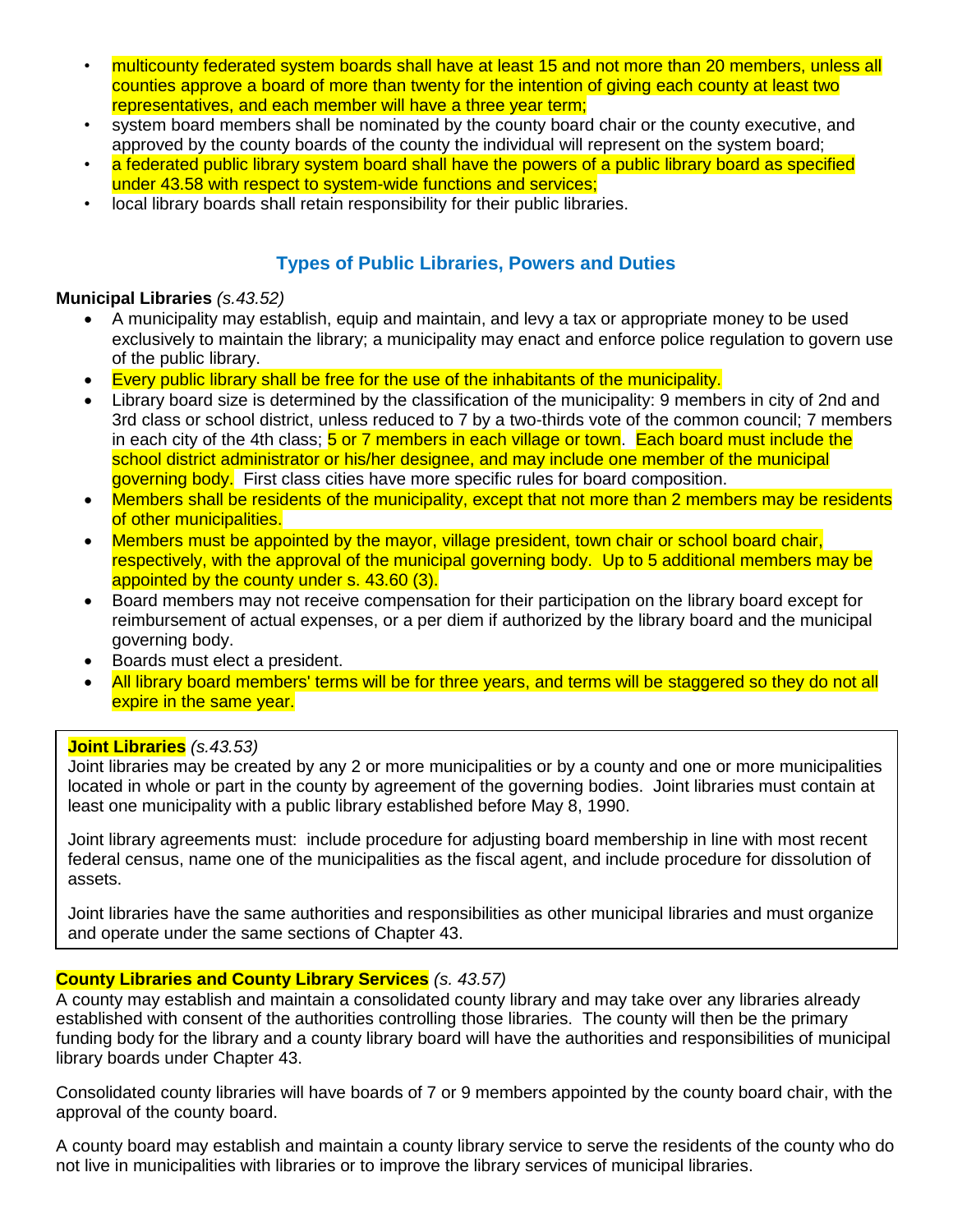### **Library Boards - Powers and Duties** *(s. 43.58)*

Library boards have exclusive control of

1) the expenditures of all moneys collected, donated, or appropriated for the library fund, and retains control of those moneys until expended;

2) the purchase of a site and the erection of the library building whenever authorized;

3) custody of the lands, buildings, money, and other property provided under any circumstances to the library; 4) gifts, bequests, and endowments made to the library, and responsibilities for managing and reporting the status of those gifts, bequests, and endowments.

Library funds must be maintained in accounts by the municipality, which will pay all library bills once they are approved by the library board. (Regular wages or other recurring regular payments authorized by the library board and verified by the library, may be paid by the municipality by the due date, and approved at the board's next meeting.)

The library board shall supervise the administration of the public library and shall hire a library director and prescribe compensation for all library staff. The library director will appoint other employees for positions approved by the library board. Within 60 days of the end of the fiscal year of the municipality or county, the library board shall make a report to its governing body and the Division, providing specified information. The report shall contain a statement indicating whether the library system in which the library participates did or did not provide effective leadership and adequately meet the needs of the library, with an explanation of why the library board believes so.

# **Other Chapter 43 Statutes Vital to Public Libraries**

**Public Library Records** *(s.43.30):* Records of publicly-supported libraries or library systems which indicate the identity of individuals who borrow or use library resources may not be disclosed except by court order or to persons acting within the scope of their duties in the administration of the library institution or to persons authorized by the individual to inspect such records or to custodial parents or guardians of children under 16, records relating to their child's library usage. Libraries may disclose, for the purpose of borrowing materials, such records to other libraries if the libraries to which the records are being disclosed are publicly supported, have a written policy prohibiting disclosure, and agree to follow s. 43.30 (1) as specified above.

**County Appointments to Municipal Library Boards** *(s43.60):*A county chairperson, with the approval of the county board, may appoint from among the residents of the county additional members to the library board of a public library of a municipality located in whole or part in the county. *Calculations for county appointments are based upon municipal funding as compared to funding the library receives from the county.*

### **Other Miscellaneous Statutes Related to Libraries**

**Public Records** *(s. 19.21-19.37):* Wisconsin's public records law provides that almost all records of state and local government (which includes public libraries) are available to the public. The exception is mentioned under miscellaneous, s. 43.30. Thus, any record produced in response to a public records request must be edited to remove any information which could identify an individual as a library patron, such as a patron's name or address.

Every organization subject to the public records law must designate in writing one or more legal custodians to respond to public records requests. In the absence of such a designation, the legal custodians are the authority's highest ranking officer and the chief administrative officer (most likely the board president and the director, in the case of a public library). The mayor, village president or town chair of your community has the option of appointing the legal custodian for library records.

Every organization subject to the public records law must also adopt and prominently display a notice identifying the legal custodian and establishing the time, place and method for requesting records, and indicating any copying costs. Generally, records must be available for inspection during all regular office